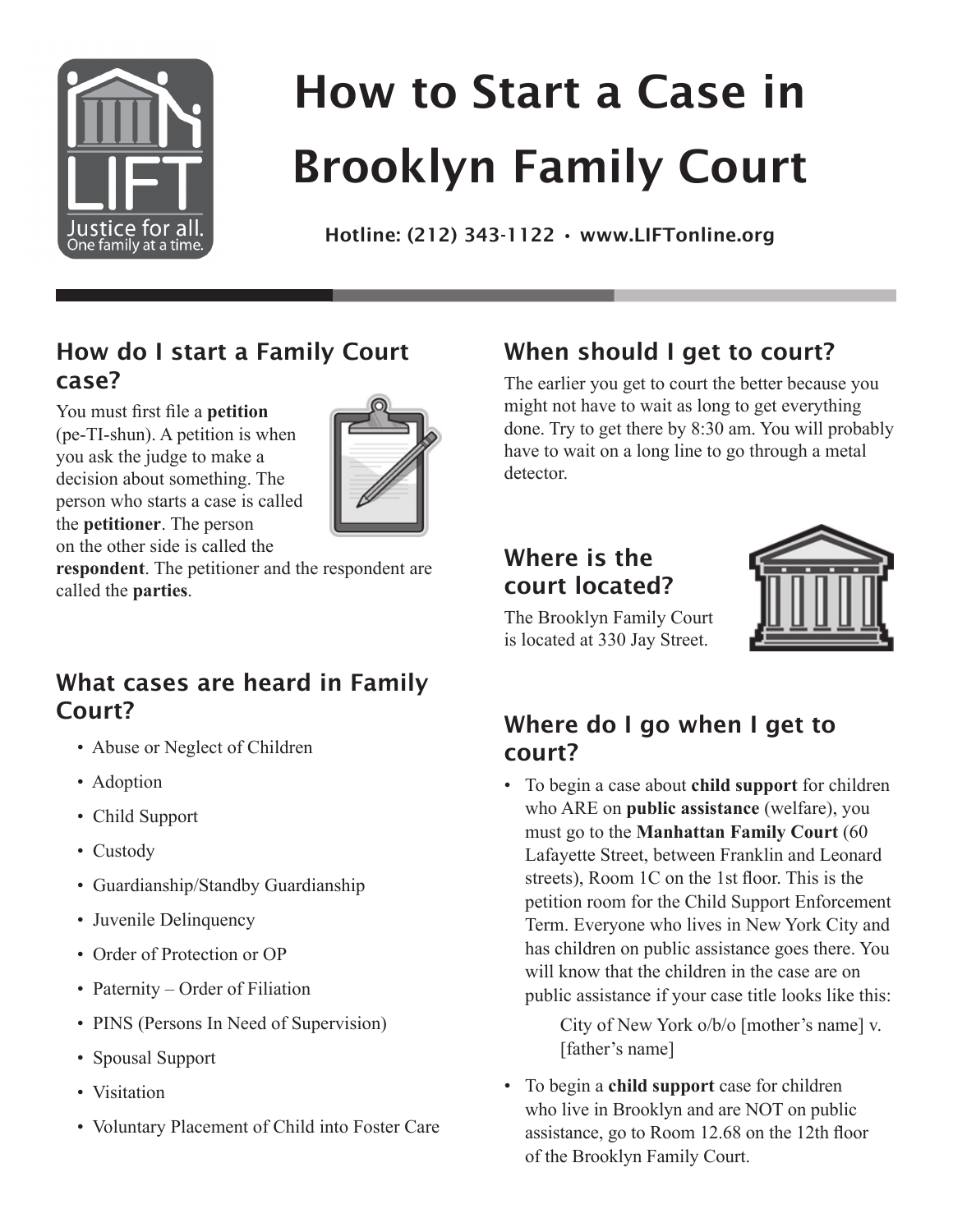#### **More on where to go**

• To get an **order of protection (OP)**, go to the Petition Room 6.98 on the 6th floor. An OP is a paper from a judge that makes rules about contact between



people. You can filefor an OP when you believe that a family member or the parent of your child might hurt you. The petition for an OP is called a family offense petition. The judge will see you the day you file for an OP. The judge may give you a t**emporary order of protection (TOP)**. The TOP usually lasts until the next court date. For more information, see the LIFT guide, "Orders of Protection."

If you want someone to help you file for an order of protection, go to Safe Horizon in Room 12.138 on the 12th floor.

- To **voluntarily** place a child in **foster care**, go to the **Administration for Children's Services (ACS)**, which is located at 1274 Bedford Avenue. Voluntarily means you agree to it.
- To bring a **PINS (Persons in Need of Supervision) petition** against a child who is under the age of 18, go to 345 Adams Street, 8th floor. For more information on PINS, see the LIFT guide, "The PINS Process."
- For all **other cases**, go to the Petition Room 6.98 on the 6th floor, and tell the clerk what kind of petition you want to file.

## **What happens next?**

- 1. The clerk will give you a form to fill out and return. **Bring a pen so that you can fill out the form.**
- 2. After you give the form back to the clerk, you will wait for your name to be called. **Bring something to read, because you may have to wait a long time.**
- 3. The clerk will type up your petition.
- 4. You may see a judge that day. If you do not, you will be given papers to **serve on** (give to) the respondent and a date to return to court. This is called the return date.
- 5. Before leaving, make sure you have all of the papers that need to be served, the **Affidavit** (aff-i-DAYV-it) **of Service**, and instructions on how to serve them. See the LIFT guide "Serving Court Papers" for information on how to serve the papers and what to do with the Affidavit of Service.

Please note that the clerk has to let you file your case. Only a judge can make a decision about whether or not the court has **jurisdiction** (joo r-is-DIK-shuhn) over your case. Jurisdiction means having the power to make a decision in a case.

#### **When I go back to court, what should I bring?**



Bring a copy of your petition and the **notarized Affidavit of** 

**Service**. Also, bring any other documents that may be important to your case, such as birth certificates, old court orders, photographs, police reports, receipts, bank statements, and school records.

Try not to bring your children to court. The courthouse has a Children's Center, but you can only leave your child there while you are in the courtroom. If possible, leave your children at home with a babysitter. The Children's Center is on the 1st floor. The Children's Center is run by an organization called Safe Horizon.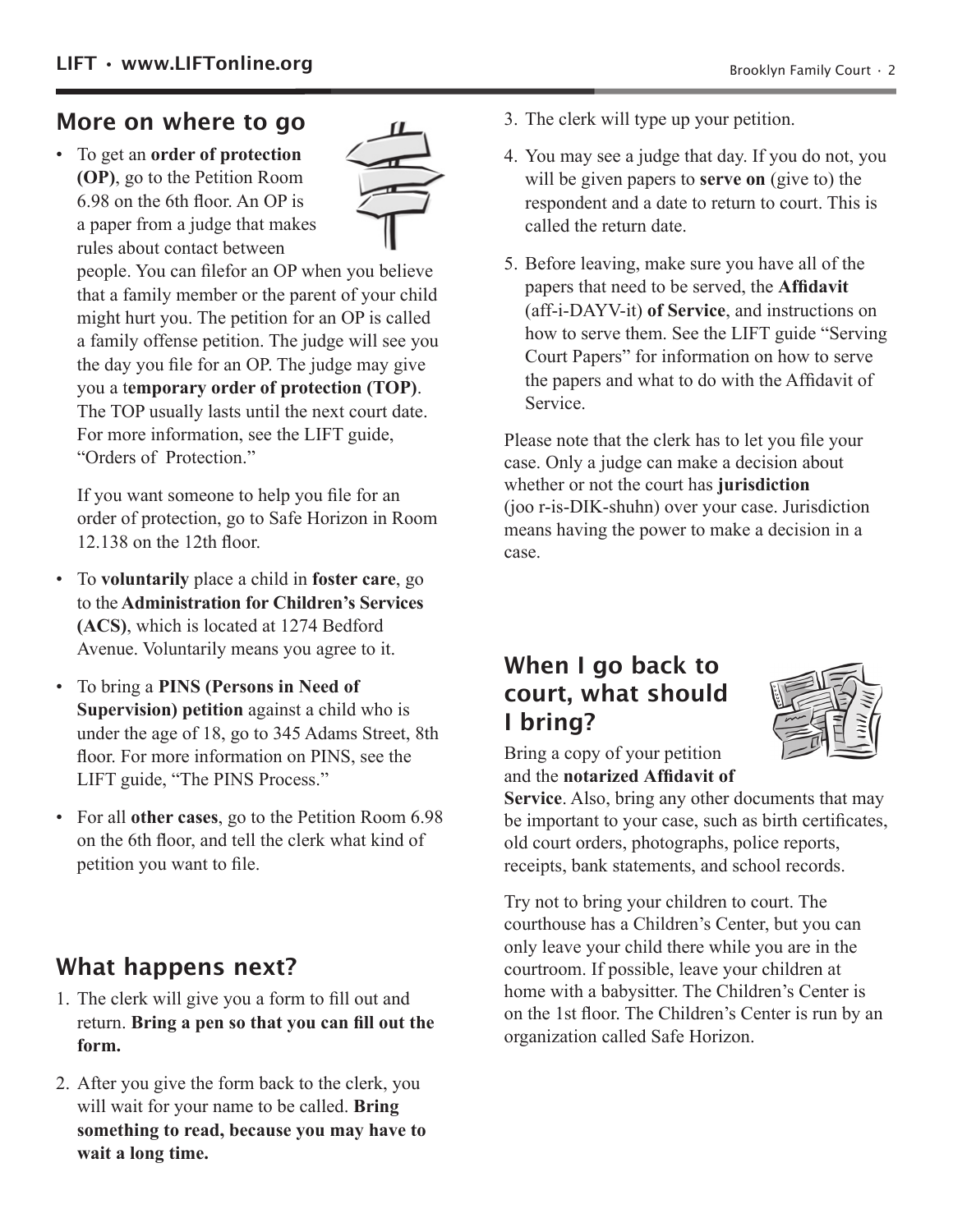#### **Am I allowed to bring a lawyer?**

Yes. If you do not have money for a lawyer, you may be able to get the court to appoint one for you for free. Usually the court will not appoint a lawyer when you go to court for a child support case.

#### **When I go back to court, where should I go?**

Go to the **part**. The part is the courtroom. Every judge has a part. The part number is on the papers you received on the day you started the case.

You will see a court officer near the part for your judge. Sometimes the officer is inside the part. Do not go into the part – wait for the officer to come out. Sometimes the officer will come out and tell everyone in the waiting room to "check in for part [#]." If this happens, and you have not already checked in, you should get in line. When you get to the front of the line, tell the officer that you are there and that you are ready. This is called **checking in**. If the officer does not call out, you can go up to the officer. Stay in the waiting room until your case is called.

If you do not know where to go, ask a court officer or a LIFT staff member in the lobby. If you forgot your papers, go to the **Record Room** – Room 7.15 on the 7th floor – to look up your case.

#### **What if I cannot attend my court date?**



You should bring a letter that explains why you cannot attend

BEFORE the scheduled court date.Take the letter to office of the clerk on the 7th floor. The judge will read it ON the date your case is scheduled. You will have to check the court file or contact the court after that date to find out what happened. If you cannot bring a letter, call the court and ask how you can let the judge know that you will not be able to attend the court date.

If you do not show up for your court date, and the court does not know why, the judge can issue an order anyway. If you are the person who filed the petition, the judge may close the case.

#### **What happens when my case is called?**

When your case is called, you will go before the judge. Be prepared to explain your case



simply and clearly. To help remember what you want to say, write it down before you go to court. Try not to speak for a long time. Speak only about the topic being discussed. Judges want you to get right to the point. They hear as many as 80 cases in one day. When you talk, the judge may break in to ask a question or make a comment.

The more **evidence** you have to support your statements, the better. Evidence is the information presented to prove a case. If you have **witnesses** (people who can support what you are saying), bring them. The judge may let them speak. Keep in mind that this is not the actual trial. If the judge does not let your witnesses speak, they may be able to **testify** (speak) at the trial, if there is one. Sometimes you have to go to court many times before there is a trial.

Do not be surprised if the judge does not make a decision right away. Most family court cases take many months to finish.

#### **What happens when the case is complete?**

The judge may issue an **order**. An order is a decision made by the court. You should make copies of the order and keep them in a safe place. If you are issued an order of protection, you may want to keep it on you at all times.